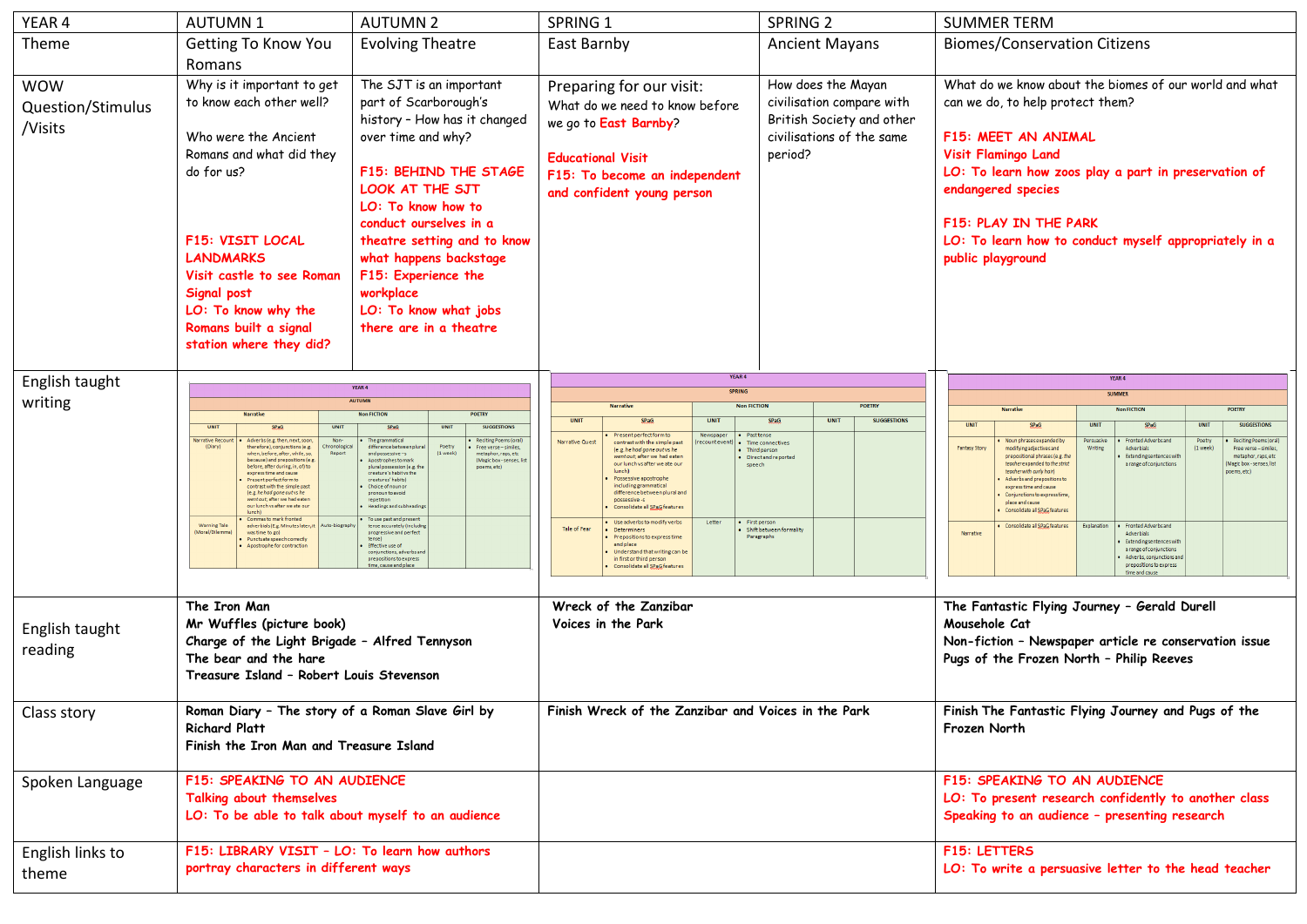| Maths taught                                                                                                                                                                                                                                                                                                                                                                                                                                                                                                                                                         | Maths No Problem (4 lessons weekly)<br>Number and Place Value, Addition and Subtraction, Multiplication and Division, Fractions (decimals and percentages),<br>Measures, Geometry: properties of shape, Geometry: position, direction and motion, Statistics<br>Reasoning - Problem of the Day (4 lessons weekly)<br>Arithmetic inc tables testing (1 lesson weekly)<br><b>Big Maths (daily)</b> |                                                                                                                                                                                                                           |                                                                                                                                                                                                                                                         |                                                                                                                                                                               |                                                                                                                                        |                                                                                                                                                                                       |  |
|----------------------------------------------------------------------------------------------------------------------------------------------------------------------------------------------------------------------------------------------------------------------------------------------------------------------------------------------------------------------------------------------------------------------------------------------------------------------------------------------------------------------------------------------------------------------|--------------------------------------------------------------------------------------------------------------------------------------------------------------------------------------------------------------------------------------------------------------------------------------------------------------------------------------------------------------------------------------------------|---------------------------------------------------------------------------------------------------------------------------------------------------------------------------------------------------------------------------|---------------------------------------------------------------------------------------------------------------------------------------------------------------------------------------------------------------------------------------------------------|-------------------------------------------------------------------------------------------------------------------------------------------------------------------------------|----------------------------------------------------------------------------------------------------------------------------------------|---------------------------------------------------------------------------------------------------------------------------------------------------------------------------------------|--|
| Maths links to theme                                                                                                                                                                                                                                                                                                                                                                                                                                                                                                                                                 | <b>Roman Numerals</b>                                                                                                                                                                                                                                                                                                                                                                            |                                                                                                                                                                                                                           |                                                                                                                                                                                                                                                         | Statistics/Data/Graphs                                                                                                                                                        |                                                                                                                                        |                                                                                                                                                                                       |  |
| <b>PSHCE</b><br>Getting to know you/All about<br>me<br>Celebrating difference<br>I can tell you a time when my<br>first impression of someone<br>changed as I got to know them<br>Dreams and goals<br>I know how to make a new plan<br>and set new goals even if I have<br>been disappointed<br>Healthy me<br>I can recognise when people are<br>putting me under pressure and<br>can explain ways to resist this<br>when I want to<br>Relationships<br>I can explain different points of<br>view on an animal rights issue<br>Moving on<br>Transition up the school | Getting to know you/All about me<br>Celebrating difference<br>I can tell you a time when my first impression<br>of someone changed as I got to know them                                                                                                                                                                                                                                         |                                                                                                                                                                                                                           | Dreams and goals<br>I know how to make a<br>new plan and set new<br>goals even if I have<br>been disappointed<br>Healthy me<br>I can recognise when<br>people are putting me<br>under pressure and can<br>explain ways to resist<br>this when I want to |                                                                                                                                                                               | Relationships<br>I can explain<br>different points of<br>view on an animal<br>rights issue<br>Moving on<br>Transition up the<br>school |                                                                                                                                                                                       |  |
| <b>RE</b><br>Opening up Christmas<br>L2.3 Why is Jesus inspiring?<br>2 weeks: L2.7 What does it mean<br>to be a Christian in Britain today?<br>2 weeks: Opening up Easter<br>L2.5 Why are festivals<br>important to religious<br>communities?<br>L2.8 What does it mean to be a<br>Hindu in Britain today?<br>L2.6 Why do some people think<br>that life is like a journey and<br>what significant experiences<br>mark this?                                                                                                                                         |                                                                                                                                                                                                                                                                                                                                                                                                  | Autumn <sub>2</sub><br>Opening up Christmas<br>L2.3 Why is Jesus inspiring?<br>2 weeks: L2.7 What does it mean<br>to be a Christian in Britain today?<br>Fr 15 - Christmas Journey at<br>Scarborough Christian Fellowship |                                                                                                                                                                                                                                                         | Spring 2<br>2 weeks: Opening up<br>Easter<br>L2.5 Why are festivals<br>important to religious<br>communities?<br>L2.8 What does it mean<br>to be a Hindu in Britain<br>today? |                                                                                                                                        | Summer 2<br>L2.6 Why do some<br>people think that life<br>is like a journey and<br>what significant<br>experiences mark<br>this?<br>Fr 15 - Visits to<br>local religious<br>buildings |  |
| <b>British Values</b>                                                                                                                                                                                                                                                                                                                                                                                                                                                                                                                                                | Community                                                                                                                                                                                                                                                                                                                                                                                        |                                                                                                                                                                                                                           |                                                                                                                                                                                                                                                         |                                                                                                                                                                               |                                                                                                                                        |                                                                                                                                                                                       |  |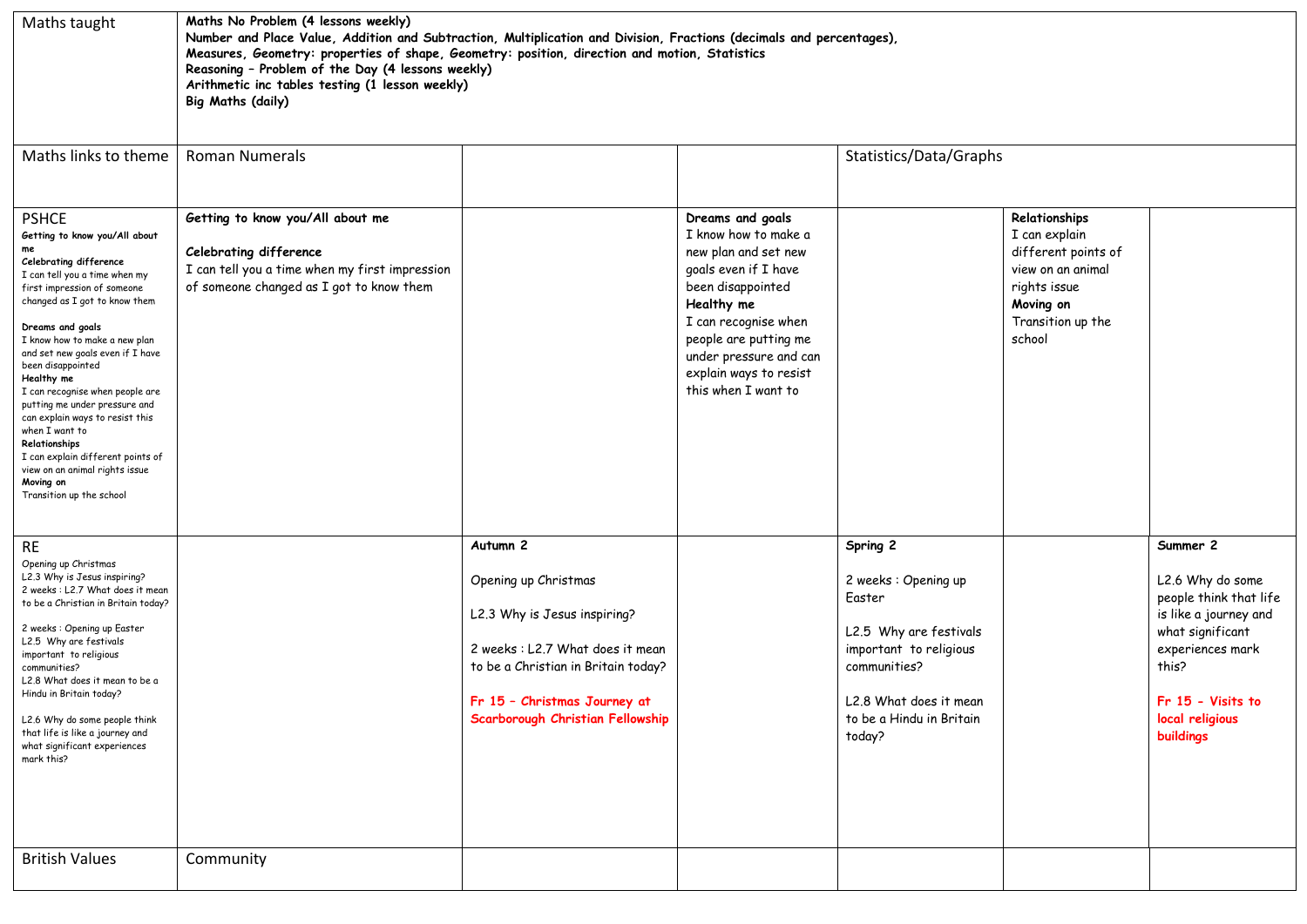| Science | STATES OF MATTER                                     | <b>ELECTRICITY</b>                                        | SOUNDS                                            | ANIMALS INC                                             | LIVING THINGS                                | SCIENTIFIC INQUIRY                                |
|---------|------------------------------------------------------|-----------------------------------------------------------|---------------------------------------------------|---------------------------------------------------------|----------------------------------------------|---------------------------------------------------|
|         | Pupils should be taught to:                          | Pupils should be taught to:                               | Pupils should be taught                           | <b>HUMANS</b>                                           | AND THEIR                                    | - SCIENCE WEEK                                    |
|         | ·compare and group materials together,               | ·identify common appliances that                          | to:                                               | Pupils should be taught                                 | <b>HABITATS</b>                              | <b>BOOKLET RE OUR</b>                             |
|         | according to whether they are solids, liquids        | run on electricity                                        | $\cdot$ identify how sounds are                   | to:                                                     | Pupils should be                             | <b>WORLD 2020</b>                                 |
|         | or gases                                             | ·construct a simple series                                | made, associating some                            | describe the simple                                     | taught to:                                   | <b>Experiments and</b>                            |
|         | .observe that some materials change state            | electrical circuit, identifying and                       | of them with something                            | functions of the basic                                  | •recognise that living                       | investigations to embed                           |
|         | when they are heated or cooled, and measure          | naming its basic parts, including                         | vibrating                                         | parts of the digestive                                  | things can be grouped                        | understanding of                                  |
|         | or research the temperature at which this            | cells, wires, bulbs, switches and                         | ·recognise that                                   | system in humans                                        | in a variety of ways                         | scientific enquiry                                |
|         | happens in degrees Celsius (°C)                      | buzzers                                                   | vibrations from sounds                            | ·identify the different                                 | ·explore and use                             | throughout AT1                                    |
|         | INVESTIGATION - changing state of water/ice          | ·identify whether or not a lamp                           | travel through a medium                           | types of teeth in humans                                | classification keys to                       | Pupils should be taught                           |
|         | SC report on findings from enquiries, including oral | will light in a simple series circuit,                    | to the ear                                        | and their simple                                        | help group, identify                         |                                                   |
|         | and written explanations, displays or presentations  | based on whether or not the lamp                          | ·find patterns between                            | functions                                               | and name a variety of                        | ·identify differences,<br>similarities or changes |
|         | of results and conclusions                           | is part of a complete loop with a                         | the pitch of a sound and                          | EGG and DRINK investigation                             | living things in their                       | related to simple                                 |
|         |                                                      | battery                                                   | features of the object                            | Which popular drink causes                              | local and wider                              | scientific ideas and                              |
|         |                                                      | <b>EXPERIMENT</b>                                         | that produced it                                  | the most damage to our                                  | environment                                  | processes                                         |
|         |                                                      | How many light bulbs can you fit in a                     | ·find patterns between                            | teeth?                                                  | .recognise that                              | ·use straightforward                              |
|         |                                                      | circuit before they don't light?                          | the volume of a sound                             | SC record findings using<br>simple scientific language, | environments can                             | scientific evidence to                            |
|         |                                                      | SC - ask relevant questions and use                       | and the strength of the                           | drawings, labelled diagrams,                            | change and that this                         | answer questions or to                            |
|         |                                                      | different types of scientific enquiries<br>to answer them | vibrations that                                   | keys, bar charts, and tables                            | can sometimes pose                           | support their findings<br>Pupils should be taught |
|         | <b>BIOME LINK</b>                                    | ·set up simple practical enquiries,                       | produced it                                       | ·gather, record, classify and                           | dangers to living                            | to:                                               |
|         | .identify the part played by evaporation and         | comparative and fair tests                                | .recognise that sounds                            | present data in a variety of                            | things                                       | ·use results to draw                              |
|         | condensation in the water cycle and associate        | .recognise that a switch opens                            | get fainter as the                                | ways to help in answering                               | <b>QUICK SAND</b>                            | simple conclusions, make                          |
|         | the rate of evaporation with temperature             | and closes a circuit and associate                        | distance from the sound                           | questions                                               |                                              | predictions for new                               |
|         | <b>TORNADO IN A BOTTLE investigation</b>             | this with whether or not a lamp                           | source increases                                  | <b>TASTE WITHOUT SMELL</b><br><b>INVESTIGATION</b>      |                                              | values, suggest                                   |
|         | <b>HEATING UP AIR</b>                                | lights in a simple series circuit                         | SC make systematic and                            |                                                         | F15: BEACH VISIT                             | improvements and raise                            |
|         |                                                      | ·recognise some common                                    | careful observations and,                         |                                                         | LO: To recognise                             | further questions                                 |
|         |                                                      | conductors and insulators, and                            | where appropriate, take                           | .construct and interpret                                | that environments                            |                                                   |
|         |                                                      | associate metals with being good                          | accurate measurements                             | a variety of food chains,                               | can change                                   |                                                   |
|         |                                                      | conductors                                                | using standard units, using a                     | identifying producers,                                  | Looking at rock pools                        |                                                   |
|         |                                                      | STATIC ELECTRICITY                                        | range of equipment,<br>including thermometers and | predators and prey                                      | as a micro habitat                           |                                                   |
|         |                                                      | investigation????                                         | data loggers                                      | (Living Things and their                                |                                              |                                                   |
|         |                                                      |                                                           | <b>BALLOON SPEAKERS</b>                           | Habitats)                                               |                                              |                                                   |
|         |                                                      |                                                           | <b>F15:BEACH VISIT</b>                            |                                                         | To stay healthy we                           |                                                   |
|         |                                                      |                                                           | LO: To identify the                               | To stay healthy we need to                              | need to eat healthily -                      |                                                   |
|         |                                                      |                                                           | variety of sounds heard on                        | eat healthily - show ch                                 | show ch that growing                         |                                                   |
|         |                                                      |                                                           | the beach                                         | that growing own food can                               | own food can be fun                          |                                                   |
|         |                                                      |                                                           |                                                   | be fun and exciting by                                  | and exciting by starting<br>a mini veg farm. |                                                   |
|         |                                                      |                                                           |                                                   | starting a mini veg farm.<br>F15: PLANT IT, GROW        | F15: PLANT IT, GROW                          |                                                   |
|         |                                                      |                                                           |                                                   | IT, EAT IT                                              | IT, EAT IT                                   |                                                   |
|         |                                                      |                                                           |                                                   | Lo: To learn how to grow                                | Lo: To learn how to                          |                                                   |
|         |                                                      |                                                           |                                                   | foods eaten by the Mayans                               | grow foods eaten by                          |                                                   |
|         |                                                      |                                                           |                                                   | successfully                                            | the Mayans successfully                      |                                                   |
|         |                                                      |                                                           |                                                   |                                                         |                                              |                                                   |
|         |                                                      |                                                           |                                                   | Children to grow mini veg                               | Children to grow mini                        |                                                   |
|         |                                                      |                                                           |                                                   | boxes see EDIBLE GARDEN                                 | veg boxes see EDIBLE<br><b>GARDEN PLANS</b>  |                                                   |
|         |                                                      |                                                           |                                                   | <b>PLANS</b><br>Tomatoes, runner beans,                 | Radishes, salad leaves                       |                                                   |
|         |                                                      |                                                           |                                                   | peas                                                    |                                              |                                                   |
|         |                                                      |                                                           |                                                   |                                                         |                                              |                                                   |
|         |                                                      |                                                           |                                                   |                                                         |                                              |                                                   |
|         |                                                      |                                                           |                                                   |                                                         |                                              |                                                   |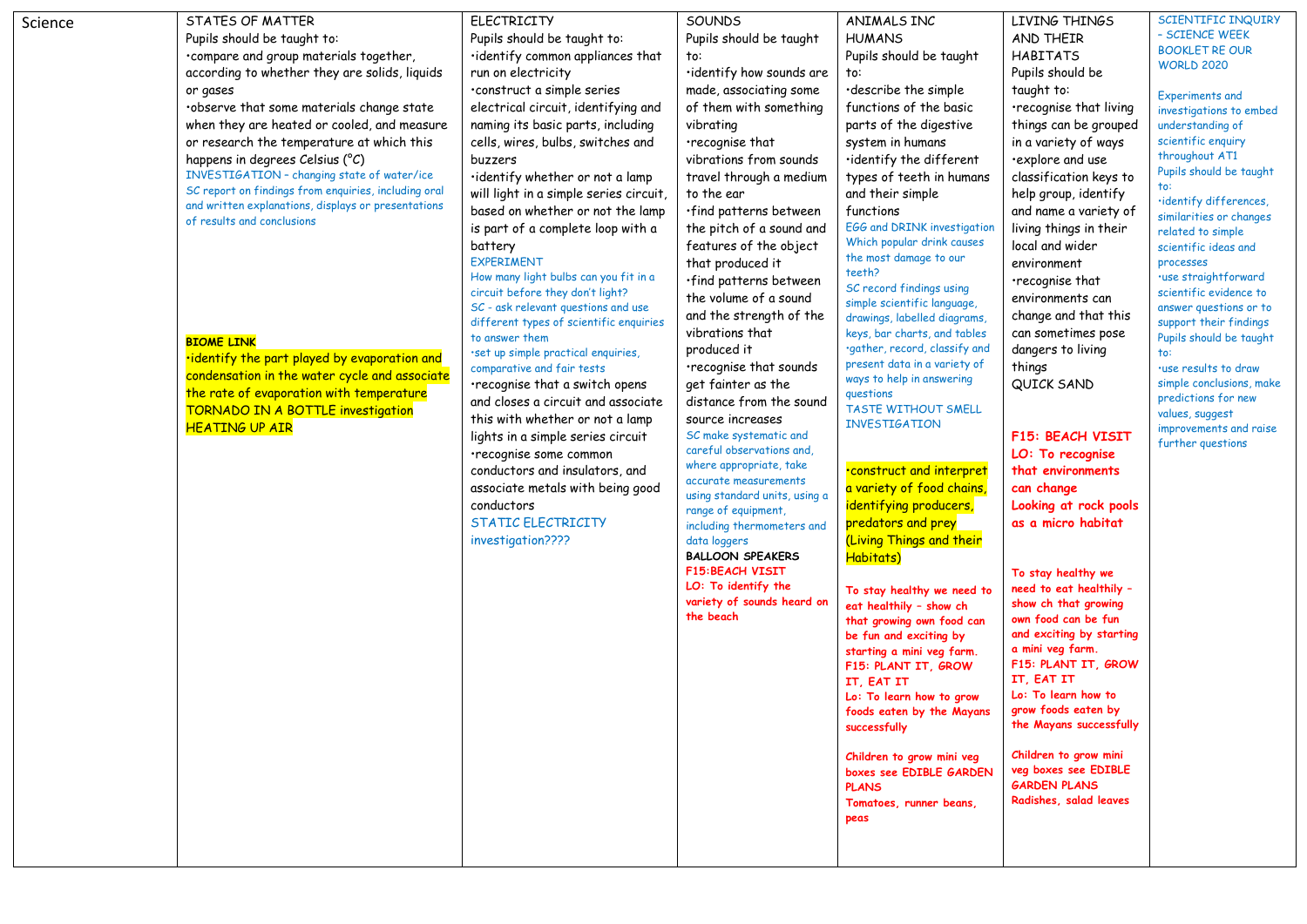| 4                              |                                                                                                                                                                                                    |                                                               | <b>Computer Science</b>                                                                                                                                                                                                                                                                                                                                                                                                                                                                            |                                                                                                                                                                                                                                                                                                              |         |                                                                                                                                                                                                                                                                                                                                                        |  | <b>Information Technology</b>                                                                                                                                                                                                                                                                                                                                                                                                               |  |                                                                                                                                                                                                                                                                                                                                                                                                                              | <b>Digital Literacy</b>                                                                                                                                                                                                                                                                                 |
|--------------------------------|----------------------------------------------------------------------------------------------------------------------------------------------------------------------------------------------------|---------------------------------------------------------------|----------------------------------------------------------------------------------------------------------------------------------------------------------------------------------------------------------------------------------------------------------------------------------------------------------------------------------------------------------------------------------------------------------------------------------------------------------------------------------------------------|--------------------------------------------------------------------------------------------------------------------------------------------------------------------------------------------------------------------------------------------------------------------------------------------------------------|---------|--------------------------------------------------------------------------------------------------------------------------------------------------------------------------------------------------------------------------------------------------------------------------------------------------------------------------------------------------------|--|---------------------------------------------------------------------------------------------------------------------------------------------------------------------------------------------------------------------------------------------------------------------------------------------------------------------------------------------------------------------------------------------------------------------------------------------|--|------------------------------------------------------------------------------------------------------------------------------------------------------------------------------------------------------------------------------------------------------------------------------------------------------------------------------------------------------------------------------------------------------------------------------|---------------------------------------------------------------------------------------------------------------------------------------------------------------------------------------------------------------------------------------------------------------------------------------------------------|
| National curriculum statements | 1. Design, write and debug<br>programs that accomplish<br>specific goals, including<br>controlling or simulating<br>physical systems; solve<br>problems by decomposing<br>them into smaller parts. |                                                               | 2. Use sequence, selection<br>and repetition in programs                                                                                                                                                                                                                                                                                                                                                                                                                                           | 3. Use logical reasoning to<br>explain how some simple<br>algorithms work and to<br>detect and correct errors in<br>algorithms and programs.                                                                                                                                                                 | school. | 4. Recognise common uses of<br>information technology beyond                                                                                                                                                                                                                                                                                           |  | 1. Use search technologies<br>effectively, appreciate how<br>results are selected and<br>ranked, and be discerning<br>in evaluating digital content.                                                                                                                                                                                                                                                                                        |  | 2. Select, use and combine a<br>variety of software<br>(including internet services)<br>on a range of digital devices<br>to design and create a<br>range of programs, systems<br>and content that accomplish<br>given goals, including<br>collecting, analysing,<br>evaluating and presenting<br>data and information.                                                                                                       | Use technology safely,<br>respectfully and responsibly;<br>recognise acceptable/<br>unacceptable behaviour;<br>identify a range of ways to<br>report concern about content<br>and contact.                                                                                                              |
|                                | Computing taught                                                                                                                                                                                   | <b>ROMANS</b>                                                 | COMPUTER SCIENCE 1, 2 and 3<br>INTRO/REVIEW PROG LANGUAGE<br>Learn to use graphical programming language,<br>such as Scratch or Logo to draw regular 2D<br>shapes. Pupils add loops or procedures to<br>create a repeating pattern<br>CREATE AN EDUCATIONAL QUIZ RE<br>Create a simple game using a graphical<br>language such as Kodu or Scratch                                                                                                                                                  |                                                                                                                                                                                                                                                                                                              |         | <b>MANIPULATING</b><br>PHOTOS IN<br>PHOTOSHOP/<br><b>EQUIVALENT INFO</b><br>TECH <sub>2</sub><br>Graphics:<br>Learn how to take, adapt<br>or create images to<br>enhance or further<br>develop their work                                                                                                                                              |  | <b>INFORMATION</b><br><b>TECHNOLOGY 2</b><br>Digital Publishing:<br>Learn how to use<br>software to create an e-<br>book, brochure or poster<br>on a given subject                                                                                                                                                                                                                                                                          |  | <b>INFORMATION TECHNOLOGY 2</b><br>CH TO DELIVER A PRESENTATION OF<br>QUESTION OF THEIR CHOICE<br>Presentations:<br>given subject - ppt - SUMMER 2<br>Working with data:<br>Create graphs (link to maths topic) of<br>in various biomes - SUMMER 2<br>Animations (including sound and video):<br>create a simple animation using for instance<br>'Puppet Pals' or 'Stop Motions' Animation' or<br>imovie or pivot - SUMMER 1 | KNOWLEDGE ACQUIRED DURING TOPIC ON<br>Learn to write and deliver a presentation on a<br>Learn to search, sort and graph information.<br>weather/rainfall/animal population statistics<br>Learn how to develop a storyboard and then                                                                     |
| e-safety                       | Computing links -                                                                                                                                                                                  | someone's feelings.<br>hurtful message online.<br>the police) | Cyberbullying - lesson 1 (CS 4)<br>Use technology safely, respectfully and<br>responsibly; recognise acceptable/<br>unacceptable behaviour; identify a range of<br>ways to report concerns about content and<br>contact in the context of thinking about how<br>online messages can be hurtful.<br>LO: to identify how a message can hurt<br>LO: to say how we should respond to a<br>F15: Experience the workplace (Visit from<br>Lo: To know the consequences of<br>inappropriate cyber activity | Super Searchers - lesson 2<br>(Info. Tech 1) SJT topic<br>Use search technologies<br>effectively, appreciate how<br>results are selected and ranked,<br>and be discerning in evaluating<br>digital content in the context of<br>using search engines accurately.<br>LO: to use a search engine<br>accurately |         | Copycats - lesson 3<br>Use technology safely,<br>respectfully and<br>responsibly; recognise<br>acceptable/unacceptable<br>behaviour; identify a<br>range of ways to report<br>concerns about content<br>and contact in the<br>context of finding out<br>about online plagiarism.<br>LO: to understand the<br>term 'plagiarism' and<br>how to avoid it. |  | <b>Too Much Information?</b><br><mark>- lesson 4</mark><br>Use technology safely,<br>respectfully and<br>responsibly; recognise<br>acceptable/unacceptable<br>behaviour; identify a<br>range of ways to report<br>concerns about content<br>and contact in the<br>context of creating their<br>own sample online game<br>account, highlighting<br>information which is<br>acceptable to include.<br>LO: to create a safe<br>online profile. |  | The Online Community - lesson 5<br>Use technology safely, respectfully and<br>concerns about content and contact in the<br>digital citizen.<br>LO: to explain how to be a responsible<br>digital citizen.<br>Cyber Superheroes - lesson 6<br>Use technology safely, respectfully and<br>concerns about content and contact in the<br>LO: to create an online safety superhero<br>character.                                  | responsibly; recognise acceptable/unacceptable<br>behaviour; identify a range of ways to report<br>context of giving examples of how to be a good<br>responsibly; recognise acceptable/unacceptable<br>behaviour; identify a range of ways to report<br>context of creating an online safety character. |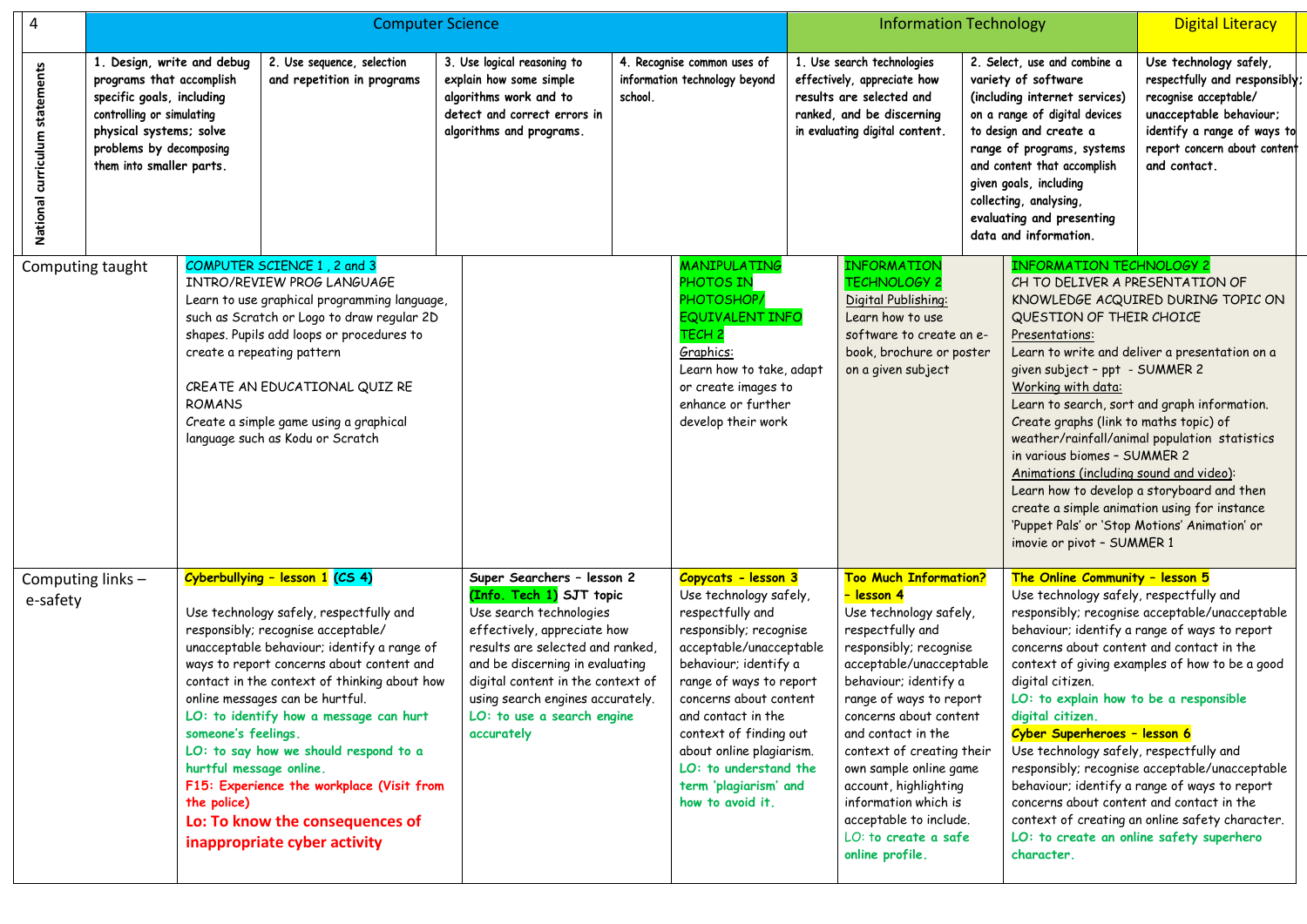| Geography                        | Using maps                                    | Making maps                 | NC: Pupils should be       | NC: Pupils should be taught to describe and                       |
|----------------------------------|-----------------------------------------------|-----------------------------|----------------------------|-------------------------------------------------------------------|
| Pupils should be taught to:      | Follow a route on a large scale map           | NC: use maps, atlases,      | taught to understand       | understand key aspects of:                                        |
| locate the world's countries,    | Study maps of local area and children to draw | globes and                  | geographical similarities  | Physical geography, including: climate zones,                     |
| using maps to focus on           | map of route to school                        | digital/computer            | and differences through    | biomes and vegetation belts and understand                        |
| <b>Europe</b> (including the     |                                               |                             | the study of human and     |                                                                   |
| location of Russia) and          |                                               | mapping to locate           |                            | the water cycle (Topic on biomes and the                          |
| North and South America,         | Locate places on a range of maps (variety of  | countries and describe      | physical geography of a    | conservation issues effecting our world)                          |
| concentrating on their           | scales)                                       | features studied            | region of the United       |                                                                   |
| environmental regions, key       | Fieldwork - line of enquiry                   | use the eight points of     | Kingdom, a region in a     | Map knowledge                                                     |
| physical and human               |                                               | a compass, four and         | European country, and a    | Locate Continents, Countries and Oceans on a                      |
| characteristics, countries,      | Comparing towns, villages, cities             | six-figure grid             | region within North or     | large scale map or globe,                                         |
| and major cities                 |                                               | references, symbols and     | South America              | Name the capital cities of countries                              |
| name and locate counties and     | How does Scarborough compare to Rome (Italy   | key (including the use of   |                            | Link to topic on biomes                                           |
| cities of the United Kingdom     | and the route to England)                     |                             |                            |                                                                   |
| geographical regions and their   |                                               | Ordnance Survey maps)       | <b>Using Maps</b>          |                                                                   |
| identifying human and            | <b>F15: BEACH VISIT</b>                       | to build their knowledge    | Identify features on an    | Pupils should be taught to:                                       |
| physical characteristics, key    | LO: To follow a route on a scaled map         | of the United Kingdom       | aerial photograph, digital |                                                                   |
| topographical features           |                                               | and the wider world         | or computer map            | $\bullet$<br>use maps, atlases, globes and                        |
| (including hills, mountains,     |                                               |                             | Begin to use 8 figure      | digital/computer mapping to locate                                |
| coasts and rivers), and land-    |                                               | Children learn how to use   | compass and four figure    | countries and describe features<br>studied                        |
| use patterns; and understand     |                                               | orienteering maps and       | grid references to         |                                                                   |
| how some of these aspects        |                                               |                             |                            | $\bullet$<br>use the eight points of a compass,                   |
| have changed over time           |                                               | find locations from co-     | identify features on a     | four and six-figure grid references,                              |
| identify the position and        |                                               | ordinates and clues at      | map - link to directions   | symbols and key (including the<br>use of Ordnance Survey maps) to |
| significance of latitude,        |                                               | East Barnby and in PE at    | work in maths              | build their knowledge of the United                               |
| longitude, Equator, Northern     |                                               | school                      | Link to Mayan's topic -    | Kingdom and the wider world                                       |
| Hemisphere, Southern             |                                               |                             | look at google earth       | $\bullet$<br>use fieldwork to observe,                            |
| Hemisphere, the Tropics of       |                                               | F15: FOREST WALK at         | satellite images etc to    | measure, record and present                                       |
| Cancer and Capricorn, Arctic     |                                               | <b>EAST BARNBY</b>          | show physical location as  | the human and physical                                            |
| and Antarctic Circle, the        |                                               |                             |                            | features in the local area using                                  |
| Prime/ Greenwich Meridian        |                                               | LO: To know how to          | well as pinpointing        | a range of methods, including                                     |
| and time zones (including day    |                                               | build a shelter using       | specific points of         | sketch maps, plans and                                            |
| and night)                       |                                               | naturally sourced           | interest on a given map    | graphs, and digital                                               |
| Pupils should be taught to:      |                                               | materials in the forest     |                            | technologies                                                      |
| understand geographical          |                                               |                             |                            |                                                                   |
| similarities and differences     |                                               | NATIONAL GEOGRAPHIC         |                            |                                                                   |
| through the study of human       |                                               | <b>ASSOCIATION PLANNING</b> |                            |                                                                   |
| and physical geography of a      |                                               | <b>YEAR 4 (SP1)</b>         |                            |                                                                   |
| region of the United             |                                               | Learning objective:         |                            |                                                                   |
| Kingdom, a region in a           |                                               | To learn why map symbols    |                            |                                                                   |
| European country, and a          |                                               | are used and to recognise   |                            |                                                                   |
| region within North or           |                                               | the OS map symbols.         |                            |                                                                   |
| South America 3 4                |                                               |                             |                            |                                                                   |
| (central America) 5              |                                               | Key ideas                   |                            |                                                                   |
| Pupils should be taught to       |                                               | Ordnance Survey is          |                            |                                                                   |
| describe and understand key      |                                               | Britain's mapping agency.   |                            |                                                                   |
| aspects of:                      |                                               | OS create up to date and    |                            |                                                                   |
| physical geography,              |                                               | accurate maps depicting     |                            |                                                                   |
| including: climate zones,        |                                               | the landscape's human       |                            |                                                                   |
| biomes and vegetation belts      |                                               | and physical features.      |                            |                                                                   |
| YR4, <mark>rivers</mark> , (YR5) |                                               | $\cdot$ All OS maps use the |                            |                                                                   |
| mountains, volcanoes YR3         |                                               |                             |                            |                                                                   |
| and earthquakes, and the         |                                               | same symbols, which are     |                            |                                                                   |
| water cycle YR4(science)         |                                               | included in a key so        |                            |                                                                   |
| YR5 (rivers)                     |                                               | people using the map        |                            |                                                                   |
| human geography, including:      |                                               | know what each symbol       |                            |                                                                   |
| types of settlement and land     |                                               | represents. The symbols     |                            |                                                                   |
| use, economic activity           |                                               |                             |                            |                                                                   |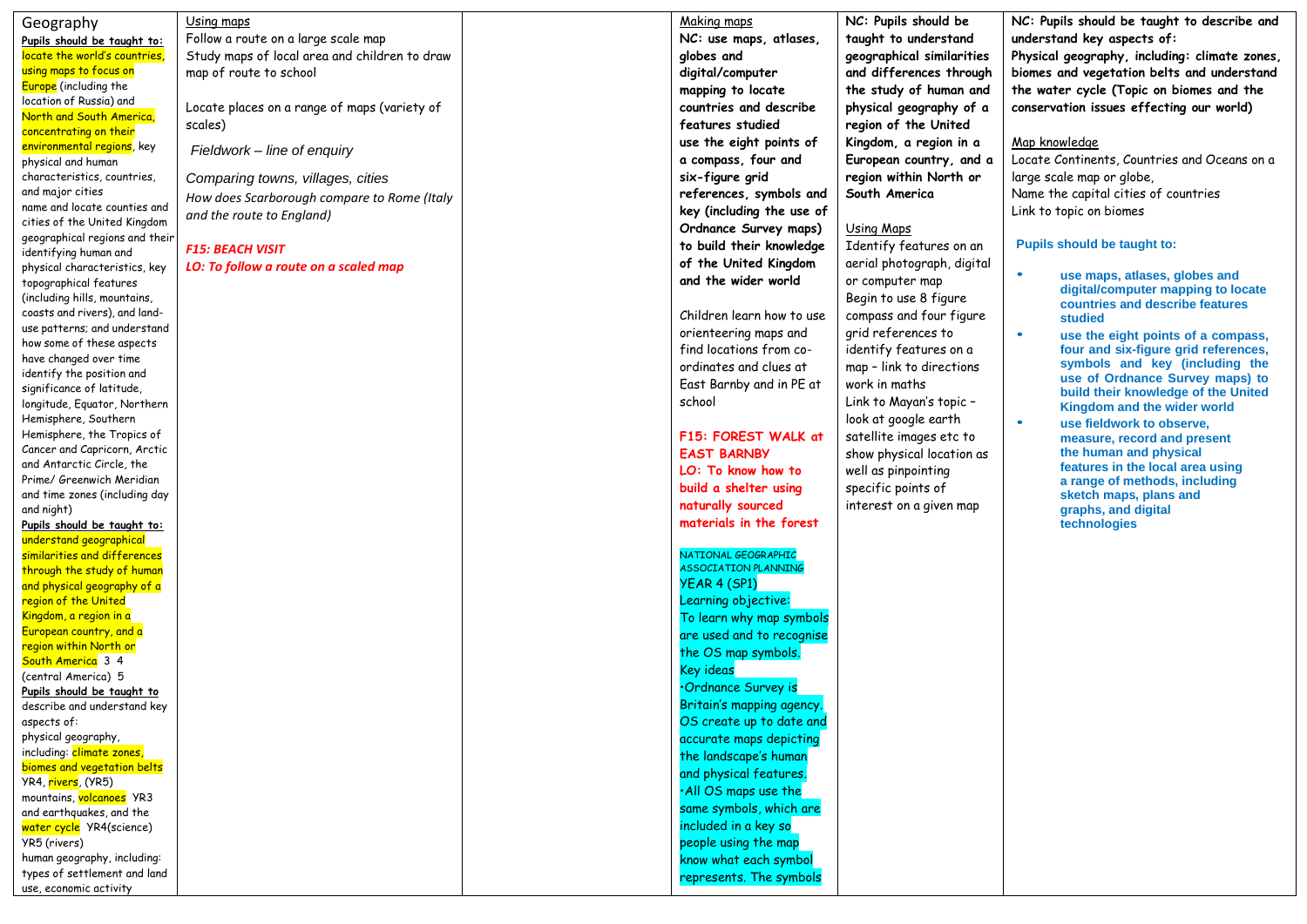| including trade links, and the<br>distribution of natural<br>resources including energy,<br>food, minerals and water<br>Pupils should be taught to:<br>use maps, atlases, globes and<br>digital/computer mapping to<br>locate countries and<br>describe features studied<br>use the eight points of a<br>compass, four and six-figure<br>grid references, symbols and<br>key (including the use of |                                                                                                    |                                                                    | represent both human<br>features and physical<br>features.<br><b>Key Questions</b><br>·How can we use maps to<br>find out about the local<br>area?<br>. What is an Ordnance<br>Survey map?<br>. How are places, human<br>and physical features |                                                       |  |
|----------------------------------------------------------------------------------------------------------------------------------------------------------------------------------------------------------------------------------------------------------------------------------------------------------------------------------------------------------------------------------------------------|----------------------------------------------------------------------------------------------------|--------------------------------------------------------------------|------------------------------------------------------------------------------------------------------------------------------------------------------------------------------------------------------------------------------------------------|-------------------------------------------------------|--|
| Ordnance Survey maps) to<br>build their knowledge of the<br>United Kingdom and the<br>wider world<br>use fieldwork to observe,<br>measure, record and present                                                                                                                                                                                                                                      |                                                                                                    |                                                                    | represented on OS<br>maps?<br>. What symbols are used<br>on OS maps?<br>. How can we find places<br>on OS maps?                                                                                                                                |                                                       |  |
| the human and physical<br>features in the local area<br>using a range of methods,<br>including sketch maps, plans<br>and graphs, and digital<br>technologies                                                                                                                                                                                                                                       |                                                                                                    |                                                                    |                                                                                                                                                                                                                                                |                                                       |  |
| History                                                                                                                                                                                                                                                                                                                                                                                            | Pupils should be taught about:<br>.the Roman Empire and its impact on Britain                      | Pupils should be taught about:<br>·a local history study           |                                                                                                                                                                                                                                                | Pupils should be taught<br>about:                     |  |
| NC: Pupils should continue                                                                                                                                                                                                                                                                                                                                                                         | <b>YR4</b>                                                                                         | (Scarborough and the SJT) YR4                                      |                                                                                                                                                                                                                                                | ·a non-European society                               |  |
| to develop a chronologically<br>secure knowledge and                                                                                                                                                                                                                                                                                                                                               | Prior knowledge - Britain before 43AD<br>• Describe what life was like for all groups of           | The SJT is an important part of<br>Scarborough's history - How has |                                                                                                                                                                                                                                                | that provides contrast<br>with British history -      |  |
| understanding of British,                                                                                                                                                                                                                                                                                                                                                                          | people during Roman Britain.                                                                       | it changed over time and why?                                      |                                                                                                                                                                                                                                                | Mayan civilization c. AD                              |  |
| local and world history,                                                                                                                                                                                                                                                                                                                                                                           | • Explain how Britain changed during Roman                                                         | What is the SJT?                                                   |                                                                                                                                                                                                                                                | <b>900 YR4</b>                                        |  |
| establishing clear<br>narratives within and                                                                                                                                                                                                                                                                                                                                                        | Britain using a timeline to help (e.g. explain how                                                 | LO: To ask questions relating to                                   |                                                                                                                                                                                                                                                | Meeting the Maya                                      |  |
| across the periods they                                                                                                                                                                                                                                                                                                                                                                            | the Roman invasion brought an end to the Iron                                                      | the history and significance of<br>the SJT.                        |                                                                                                                                                                                                                                                | LO: discover facts about<br>the Maya civilisation and |  |
| study. They should note<br>connections, contrasts and                                                                                                                                                                                                                                                                                                                                              | Age)                                                                                               | (Questions should be simple                                        |                                                                                                                                                                                                                                                | explain who the Maya                                  |  |
| trends over time and                                                                                                                                                                                                                                                                                                                                                                               | • Explain key leaders that influenced Roman                                                        | enough to be researched                                            |                                                                                                                                                                                                                                                | people were and when and                              |  |
| develop the appropriate use                                                                                                                                                                                                                                                                                                                                                                        | Britain.                                                                                           | answered throughout the topic.)                                    |                                                                                                                                                                                                                                                | where in the world they                               |  |
| of historical terms. They<br>should regularly address                                                                                                                                                                                                                                                                                                                                              | • Explain how we know about Roman Britain (e.g.<br>artefacts, remains and historical accounts).    | Who are Stephen and Alan?<br>http://news.bbc.co.uk/local/york/hi/  |                                                                                                                                                                                                                                                | lived.                                                |  |
| and sometimes devise                                                                                                                                                                                                                                                                                                                                                                               | Study Roman artefacts/tools and explain what                                                       | people and places/history/newsid 8                                 |                                                                                                                                                                                                                                                | Religion and Gods<br>LO: explain the religious        |  |
| historically valid questions<br>about change, cause,                                                                                                                                                                                                                                                                                                                                               | their uses were.                                                                                   | 378000/8378593.stm                                                 |                                                                                                                                                                                                                                                | beliefs of the Maya                                   |  |
| similarity and difference,                                                                                                                                                                                                                                                                                                                                                                         | • Compare the different periods of time you have                                                   | LO: To investigate the history of<br>how the theatre got its name, |                                                                                                                                                                                                                                                | people, understand how                                |  |
| and significance. They<br>should construct informed                                                                                                                                                                                                                                                                                                                                                | studied so far (e.g. Stone Age, Bronze Age, Iron                                                   | find out how these local people                                    |                                                                                                                                                                                                                                                | they worshipped, name<br>some of the main gods        |  |
| responses that involve                                                                                                                                                                                                                                                                                                                                                                             | Age, Roman Britain). Explain similarities and                                                      | played a part in creating SJT.                                     |                                                                                                                                                                                                                                                | and know what they                                    |  |
| thoughtful selection and                                                                                                                                                                                                                                                                                                                                                                           | differences.                                                                                       | History of SJT                                                     |                                                                                                                                                                                                                                                | represented to the                                    |  |
| organisation of relevant<br>historical information.                                                                                                                                                                                                                                                                                                                                                | . Describe the technology seen in Roman Britain.                                                   | LO: use a range of sources to<br>research history of SJT to        |                                                                                                                                                                                                                                                | people.                                               |  |
| They should understand                                                                                                                                                                                                                                                                                                                                                                             | • Explain what the Romans brought to Britain and<br>explain the legacy that the Romans left to the | present day.                                                       |                                                                                                                                                                                                                                                | Maya Number System                                    |  |
| how our knowledge of the                                                                                                                                                                                                                                                                                                                                                                           | British people.                                                                                    | LO: To sequence events using a                                     |                                                                                                                                                                                                                                                | LO: understand how the<br>Maya number system          |  |
| past is constructed from a<br>range of sources.                                                                                                                                                                                                                                                                                                                                                    | • Describe the causes and consequences of the                                                      | timeline.                                                          |                                                                                                                                                                                                                                                | works.                                                |  |
|                                                                                                                                                                                                                                                                                                                                                                                                    | Roman invasion and then subsequently the                                                           |                                                                    |                                                                                                                                                                                                                                                | Exploration and                                       |  |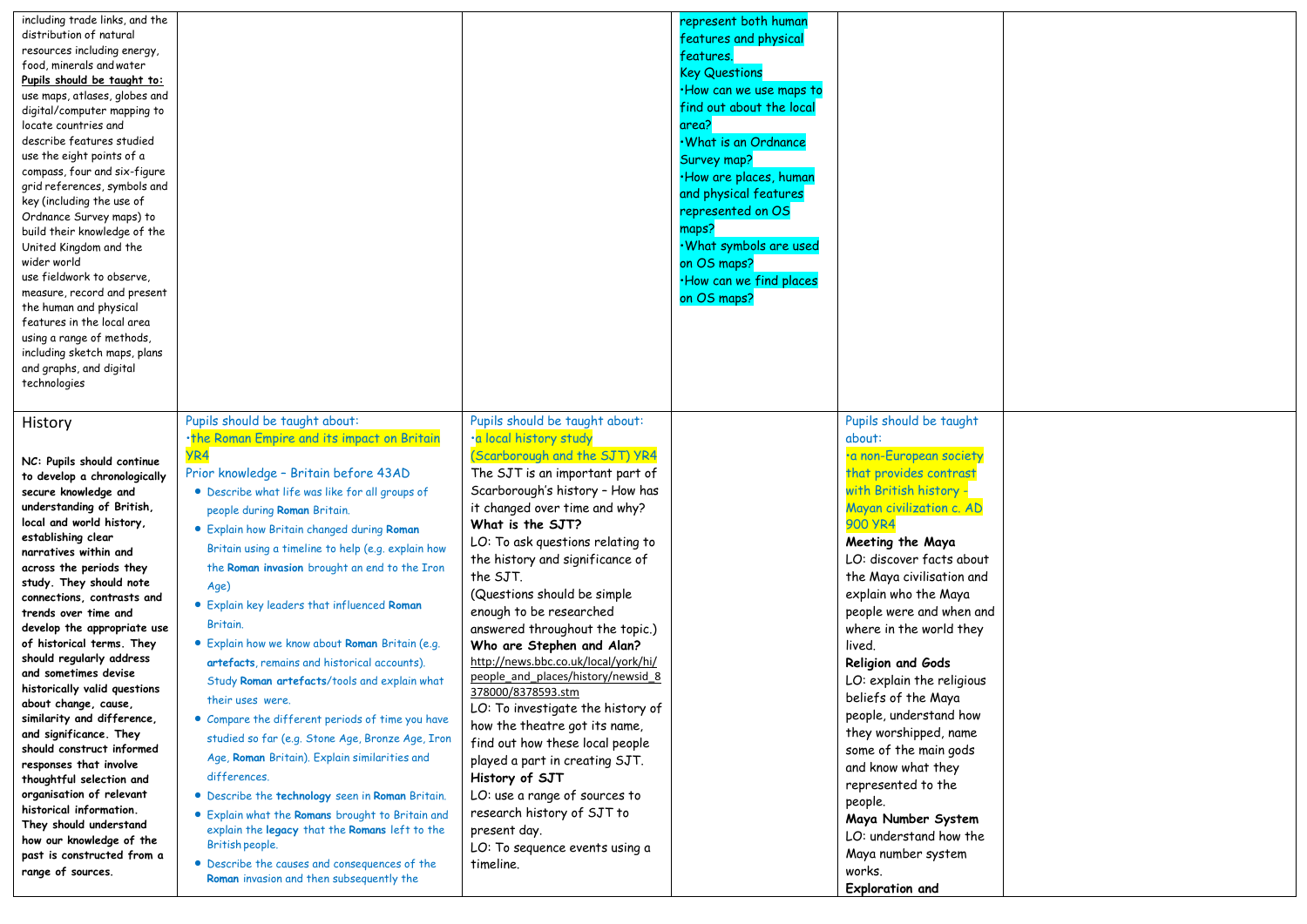|                                                                                                                                                                                                                                                                                                                                                                                                                                                        | causes and consequences of their return to<br>Rome.<br>The Invasions                                                                                                                                                                                                                                                                                                                                                                                                                                                                                                                                                                                                                                                                      | 4. Compare and contrast<br>Changes to the theatre<br>LO: to understand the history of                                                                                                                                                                                                                                                                                                                                              |                                                                                                                                                                                                                                                                                                                                                                                                                                                                                                | Discovery<br>LO: identify and use a<br>range of evidence                                                                                                                                                                                                                                                                                                            |                                                                                                                                                                                                                                                                                                                                                                                                                                                                                                                                                                                                                                                                                                           |
|--------------------------------------------------------------------------------------------------------------------------------------------------------------------------------------------------------------------------------------------------------------------------------------------------------------------------------------------------------------------------------------------------------------------------------------------------------|-------------------------------------------------------------------------------------------------------------------------------------------------------------------------------------------------------------------------------------------------------------------------------------------------------------------------------------------------------------------------------------------------------------------------------------------------------------------------------------------------------------------------------------------------------------------------------------------------------------------------------------------------------------------------------------------------------------------------------------------|------------------------------------------------------------------------------------------------------------------------------------------------------------------------------------------------------------------------------------------------------------------------------------------------------------------------------------------------------------------------------------------------------------------------------------|------------------------------------------------------------------------------------------------------------------------------------------------------------------------------------------------------------------------------------------------------------------------------------------------------------------------------------------------------------------------------------------------------------------------------------------------------------------------------------------------|---------------------------------------------------------------------------------------------------------------------------------------------------------------------------------------------------------------------------------------------------------------------------------------------------------------------------------------------------------------------|-----------------------------------------------------------------------------------------------------------------------------------------------------------------------------------------------------------------------------------------------------------------------------------------------------------------------------------------------------------------------------------------------------------------------------------------------------------------------------------------------------------------------------------------------------------------------------------------------------------------------------------------------------------------------------------------------------------|
|                                                                                                                                                                                                                                                                                                                                                                                                                                                        | LO: explain the spread of the Roman empire<br>and recall key facts about the invasion of                                                                                                                                                                                                                                                                                                                                                                                                                                                                                                                                                                                                                                                  | theatre in the round<br>Ch to research and write an                                                                                                                                                                                                                                                                                                                                                                                |                                                                                                                                                                                                                                                                                                                                                                                                                                                                                                | sources to help me<br>understand more about                                                                                                                                                                                                                                                                                                                         |                                                                                                                                                                                                                                                                                                                                                                                                                                                                                                                                                                                                                                                                                                           |
|                                                                                                                                                                                                                                                                                                                                                                                                                                                        | Britain<br>Roman Roads and other innovations<br>LO: understand why the Romans built new<br>roads in Britain, know where some of the main<br>roads ran from and to and know how the<br>roads were made. Learn about other<br>developments that influenced the way Ancient<br>Britons lived during the Roman era.<br><b>Boudicca's Rebellion</b><br>LO: understand how the Roman empire<br>affected different people and how they felt<br>and reacted to the changes that were being<br>made.<br>Hadrian's Wall<br>LO: describe who Emperor Hadrian was, say<br>when, how and why he built a wall and explain<br>the features of the wall.<br><b>Optional</b><br><b>Gods and Goddesses</b><br>LO: understand what the religious beliefs the | explanation of changes to the<br>theatres location, building use<br>and purpose using relevant dates<br>and historical facts, discuss the<br>impact of these changes -<br>positive/negative? Why?<br>Roles within the theatre<br>LO: To explore jobs within the<br>theatre - linking to SJT visit,<br>understanding and appreciating<br>what happens backstage and the<br>importance of appropriate<br>behaviour in the workplace. |                                                                                                                                                                                                                                                                                                                                                                                                                                                                                                | the Maya civilisation.<br>Mayan Writing<br>LO: explain what the<br>Mayan writing system<br>consists of, how words<br>are constructed and what<br>codices are.<br>Food<br>LO: describe a range of<br>foods that were eaten by<br>the ancient Maya people<br>and explain why certain<br>foods were particularly<br>significant<br>Why the Mayans<br>declined abruptly |                                                                                                                                                                                                                                                                                                                                                                                                                                                                                                                                                                                                                                                                                                           |
|                                                                                                                                                                                                                                                                                                                                                                                                                                                        | Romans had and know about some of the gods<br>and goddesses that they worshipped.<br><b>Roman Baths</b><br>LO: explain what the Roman baths were and<br>know about the different amenities they<br>contained.<br>Why the Romans left and what legacy they<br>left us.                                                                                                                                                                                                                                                                                                                                                                                                                                                                     |                                                                                                                                                                                                                                                                                                                                                                                                                                    |                                                                                                                                                                                                                                                                                                                                                                                                                                                                                                |                                                                                                                                                                                                                                                                                                                                                                     |                                                                                                                                                                                                                                                                                                                                                                                                                                                                                                                                                                                                                                                                                                           |
| Art<br>NC: Pupils should be taught<br>to:<br>create sketch books to<br>record their observations<br>and use them to review and<br>revisit ideas<br>improve their mastery of art<br>and design techniques<br>including drawing, painting<br>and sculpture with a range<br>of materials (for example,<br>pencil, charcoal, paint, clay,<br>modrock)<br>and<br>Pupils should be taught:<br>about great artists,<br>architects and designers in<br>history | SELF PORTRAITS<br>Use sketchbooks to record drawings from<br>observation<br>Begin to suggest improvements to own work<br>Draw on a range of scales<br>Draw using a variety of tools and surfaces<br>(paint, chalk, pastel, pen and ink)<br>F15: VISIT ART GALLERY<br>LO: To learn how other artists portray<br>themselves                                                                                                                                                                                                                                                                                                                                                                                                                 | THEATRICAL FACE MASKS<br>Introduce 'modroc'<br>Use balloons as a mould covered<br>in cling film for the shape of a<br>face.<br>ART DECO WALLPAPER<br>Investigate the Art Deco period<br>that the SJT/Odeon was built in<br>and replicate wallpaper designs<br>from the period of the theatre<br>productions of the time -<br>designs that influenced Harry<br>Weedon - designer of the<br>Odeon/SJT                                | <b>CREATING</b><br><b>WATERCOLOUR</b><br>REPRESENTATIONS OF<br>PHOTOS TAKEN ON<br><b>VISIT</b><br>Use a variety of ways to<br>record ideas including digital<br>cameras and iPads<br>Develop artistic/visual<br>vocabulary to discuss work<br>Use a variety of brushes and<br>experiment with ways of<br>marking with them<br>Develop shadows<br>Use of tracing<br>Begin to experiment with<br>colour to create more<br>abstract colour palettes (e.g.<br>blues for leaves)<br>Experiment with | Use the work of artists<br>to replicate ideas or<br>inspire own work e.g.<br>Look at the work of<br>artists who formed<br>geometric abstract<br>paintings such as<br>Malevich, Matisse and<br>Mondrian<br>Develop use of modroc to<br><b>CREATE SCULPTURES</b><br>Use pipe cleaners/wire to<br>create sculptures of<br>human forms                                  | Using roller & inks, take prints from other<br>objects (leaves, fabric, corrugated card) to<br>show texture make string print, create low<br>relief prints with string on cardboard and form<br>repeated patterns, tessellations and overlays<br>Form string roller prints to create continuous<br>patterns - in style of India Flint see ppt<br>MAKE REPRESENTATIVE PICTURES OF<br><b>BIOMES THROUGH PRINT WORK</b><br>CREATE PICS BY<br>Developing individual and group collages,<br>working on a range of scales<br>Look at the work of David Hockney e.g. photo<br>montages (collage)<br>Compared with the work of artists Ruth<br>Daniels(colour)<br>And produce a 4 in 1 compilation using stimulus |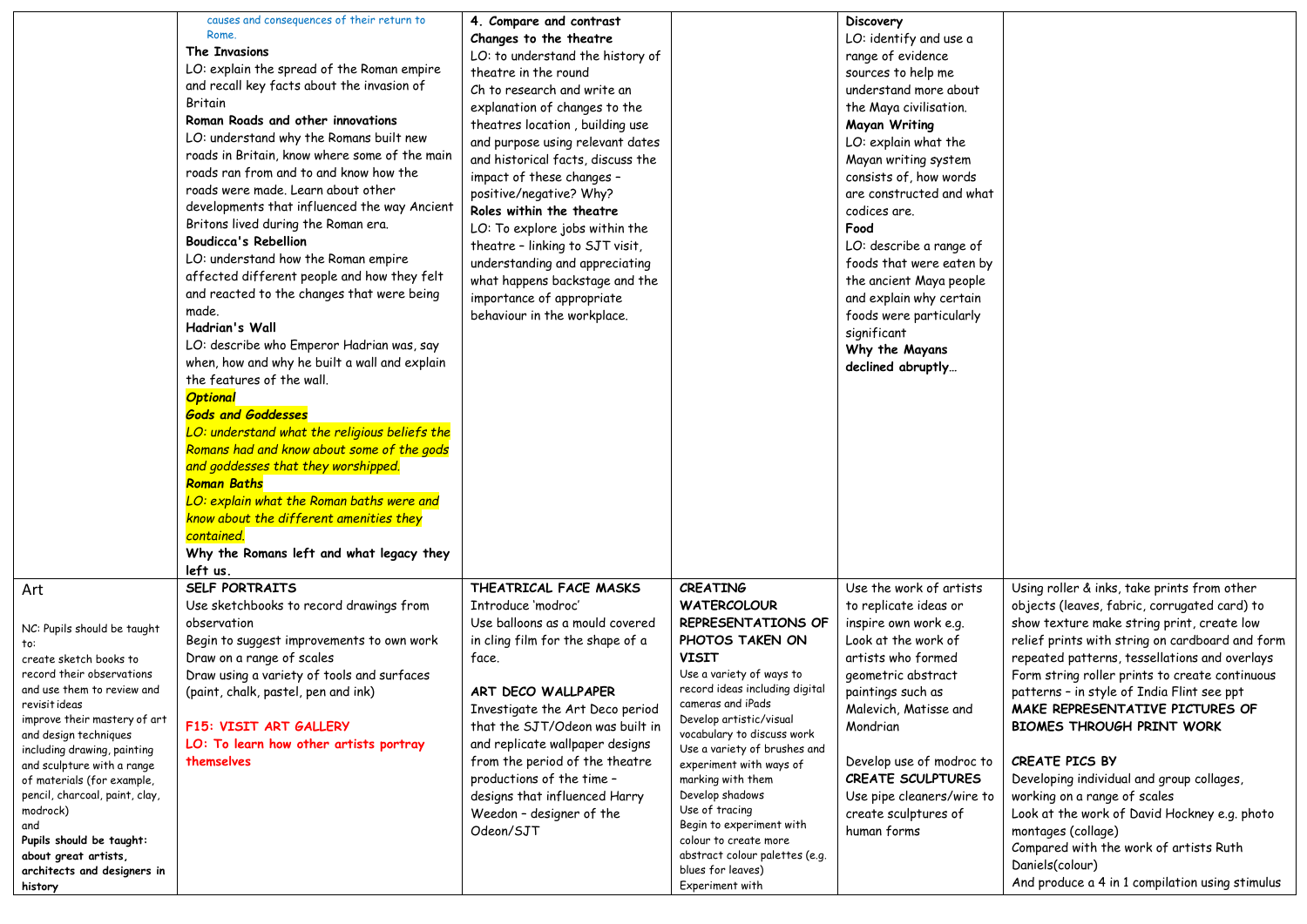|                                                                    |                                        | watercolour, exploring         |                            |                                                                 |
|--------------------------------------------------------------------|----------------------------------------|--------------------------------|----------------------------|-----------------------------------------------------------------|
|                                                                    |                                        |                                |                            | from the 2 artists                                              |
|                                                                    |                                        | intensity of colour to develop |                            | Deepak Arts and Crafts (4 in 1 pictures)                        |
|                                                                    |                                        | shades                         |                            |                                                                 |
|                                                                    |                                        | Explore complementary and      |                            |                                                                 |
|                                                                    |                                        | opposing colours in creating   |                            |                                                                 |
|                                                                    |                                        | patterns                       |                            |                                                                 |
|                                                                    |                                        |                                |                            |                                                                 |
|                                                                    |                                        |                                |                            |                                                                 |
|                                                                    |                                        |                                |                            |                                                                 |
|                                                                    |                                        |                                |                            |                                                                 |
|                                                                    |                                        |                                |                            | https://www.facebook.com/deepaksar                              |
|                                                                    |                                        |                                |                            | t/videos/521401712137324/                                       |
|                                                                    |                                        |                                |                            |                                                                 |
| Design and Tech.                                                   | <b>JUGGLING BALLS/THEATRE</b>          |                                | Making Food Dish           | <b>MECHANICAL POSTERS</b>                                       |
|                                                                    | <b>PUPPETS</b>                         |                                |                            |                                                                 |
|                                                                    | 1. Product Analysis                    |                                | Link to Mayans and         | 1.Mechanical Systems                                            |
| Pupils should be taught to:                                        |                                        |                                | compare their diet with    | Investigate and analyse a range of existing products            |
| use research and develop design                                    | NC: To investigate and evaluate a      |                                | ours - Was the Mayan       | in the context of investigating existing lever and              |
| criteria to inform the design of                                   | range of existing products in the      |                                | diet healthy?              | linkage mechanisms.                                             |
| innovative, functional, appealing                                  | context of a product analysis of       |                                |                            | LO: to investigate mechanical systems.                          |
| products that are fit for                                          | existing juggling balls/theatre masks. |                                |                            | 2. Levers and Linkages                                          |
| purpose, aimed at particular                                       | LO: to investigate and evaluate        |                                | Use a wider range of       | Understand and use mechanical systems in their                  |
| individuals or groups 45                                           | juggling balls/theatre puppets.        |                                | materials and              | products (for example levers and linkages), in the              |
| generate, develop, model and                                       | 2. Designing                           |                                | components,                | context of making a mechanism which uses levers and             |
| communicate their ideas through<br>discussion, annotated sketches, | NC: To generate, develop, model and    |                                | food ingredients,          | linkages.                                                       |
| cross-sectional and exploded                                       | communicate ideas through discussion   |                                |                            | LO: to make mechanical systems which use levers                 |
| diagrams, prototypes, pattern                                      |                                        |                                | Know that food is grown    |                                                                 |
| pieces and computer-aideddesign                                    | and annotated sketches in the          |                                | Know that seasons may      | and linkages                                                    |
| select from and use a wider range                                  | context of designing a circus themed   |                                | affect the food available  | 3.Designing                                                     |
| of tools and equipment to                                          | juggling ball/theatre puppets.         |                                | Know that a healthy diet   | Use research and develop design criteria to inform              |
| perform practical tasks [e.g.                                      | LO: to follow design criteria to       |                                |                            | the design of innovative, functional and appealing              |
| cutting, shaping, joining and                                      | help create and communicate ideas.     |                                | is made up from a variety  | products that are fitfor purpose, aimed at individuals          |
| finishing], accurately                                             | 3. Tie-Dye                             |                                | and balance of different   | or groups, in the context of developing design criteria         |
| select from and use a wider range                                  | NC: To select from and use a range of  |                                | foods and drinks, as       | and design ideas for a moving poster to promote                 |
| of materials and components,<br>including construction materials,  | tools and equipment to perform         |                                | depicted in the 'eat well' | recycling.                                                      |
| textiles and ingredients,                                          | practical tasks accurately in the      |                                | plate                      | LO: to develop design criteria to help me design                |
| according to their functional                                      | context of creating a tie-dye          |                                |                            | innovative product.                                             |
| properties and aesthetic qualities                                 | background for a juggling              |                                | How to prepare and cook    | Generate, develop, model and communicate ideas                  |
| investigate and analyse a range of                                 | ball/theatre puppets.                  |                                | a traditional Mayan dish   | through discussion, annotated sketches, and                     |
| existing products                                                  | LO: to perform tie-dye as a            |                                |                            | prototypes, in the context of generating and                    |
| evaluate their ideas and products                                  |                                        |                                | F15: Baking/Tasting Foods  | developing ideas to make a moving poster.                       |
| against their own design criteria                                  | technique for decorating fabric.       |                                | LO: To know how the        | LO: to use sketches to develop and communicate                  |
| and consider the views of others                                   | 4. Filling and Hemming                 |                                | Mayans used local food     | ideas.                                                          |
| to improve their work<br>understand how key events and             | NC: To select from and use a wider     |                                | produce in their diet      |                                                                 |
| individuals in design and                                          | range of materials and components      |                                |                            | 4. Prototypes<br>Generate, develop, model and communicate ideas |
| technology have helped shape the                                   | according to their functional          |                                | F15: PLANT IT, GROW        |                                                                 |
| world                                                              | properties in the context of choosing  |                                | IT, EAT IT                 | through discussion, annotated sketches, and                     |
| apply their understanding of how                                   | the filling for their juggling         |                                | Lo: To learn how to grow   | prototypes, in the context of using the moving poster           |
| <mark>to strengthen, stiffen and</mark>                            | balls/coverage for their theatre       |                                |                            | design to create a prototype.                                   |
| reinforce more complex                                             | mask.                                  |                                | foods eaten by the Mayans  | LO: to use prototypes to develop my ideas.                      |
| structures                                                         | LO: to research and trial different    |                                | successfully               | 5. Finishing a Product                                          |
| understand and use mechanical                                      | fillings for a juggling ball and       |                                |                            | Select from and use a wider range of tools and                  |
| systems in their products [for                                     | decide upon the most functional        |                                | Children to grow mini veg  | equipment to perform practical tasks accurately, in             |
| example, gears, pulleys, cams,<br>levers and linkages]             |                                        |                                | boxes see EDIBLE GARDEN    | the context of selecting and using the correct tools            |
| understand and use electrical                                      | one.                                   |                                | <b>PLANS</b>               | and equipment make a moving poster.                             |
| systems in their products [e.g.                                    | Select from and use a wider range of   |                                |                            | LO: to select and use the correct tools and                     |
| series circuits incorporating                                      | tools and equipment to perform         |                                |                            | equipment accurately.                                           |
| switches, bulbs, buzzers and                                       | practical tasks (for example, cutting  |                                |                            | Select from and use a wider range of materials and              |
| motors]                                                            | and shaping), accurately in the        |                                |                            | components, including construction materials, textiles          |
| apply their understanding of                                       | context of cutting, shaping and        |                                |                            |                                                                 |
| computing to program, monitor                                      | hemming a juggling ball/theatre mask.  |                                |                            | and ingredients, according to their functional                  |
| and control their products                                         | LO: to cut around a template and       |                                |                            | properties and aesthetic qualities, in the context of           |
|                                                                    |                                        |                                |                            |                                                                 |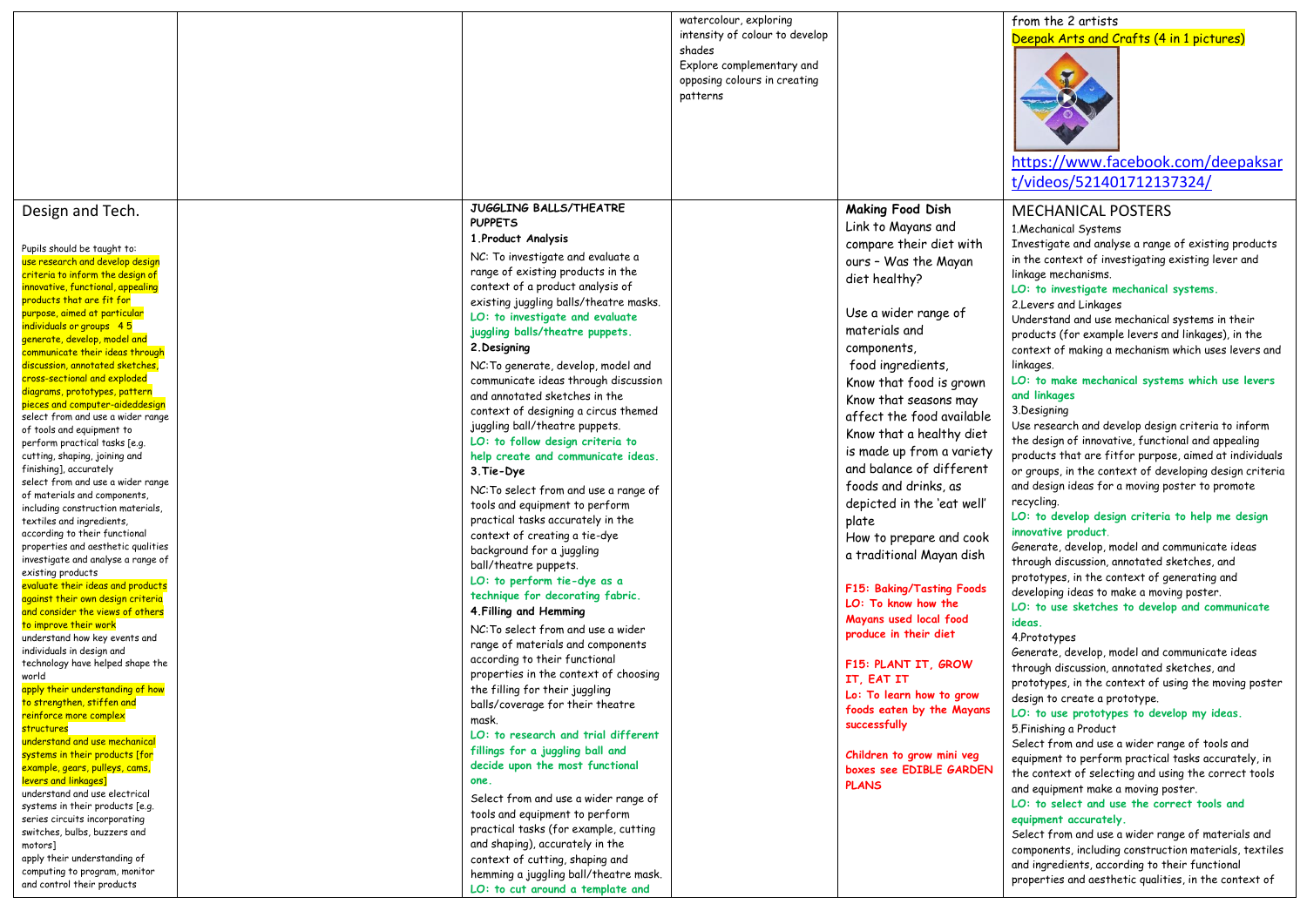| understand and apply the<br>principles of a healthy and varied<br>prepare and cook a variety of<br>predominantly savoury dishes<br>using a range of cooking<br>techniques<br>understand seasonality, and know<br>where and how a variety of<br>ingredients are grown, reared,<br>caught and processed                                                                                                                                                                                                                                                                                                                                                                                                                                                                                                                                              |                                                                                                                                                                                                                                                                                                                                                                                                                                                                                                                                                                              | use a running stitch to create a<br>hem.<br>5. Decorative Fabric<br>NC: To select from and use a wider<br>range of materials and components,<br>including textiles according to their<br>functional properties and aesthetic<br>qualities in the context of using a<br>functional method for decorating a<br>fabric.<br>LO: to use a functional technique<br>to carefully decorate fabric.<br>6. Shaping and Joining<br>To select from and use a wider range<br>of tools and equipment to perform<br>practical tasks (for examples shaping<br>and joining), accurately in the<br>context of shaping and joining a<br>juggling ball/creating a puppet.<br>LO: to use an appropriate stitch to<br>create a finished shape.<br>7. Evaluate<br>NC: Evaluate their ideas and products<br>against their own design criteria and<br>consider the views of others to<br>improve their work in the context of<br>evaluating juggling balls/puppets.<br>LO: to evaluate a product. |  | selecting materials to produce a high quality finish on<br>a moving poster.<br>LO: to carefully select materials and use different<br>techniques.<br>6. Evaluating Our Posters<br>Understand and use mechanical systems in their<br>products (for example levers and linkages), in the<br>context of knowing the name and function of the<br>parts of a lever and linkage system.<br>LO: to name the parts and functions of a lever and<br>linkage mechanical system.<br>Evaluate their ideas and products against their own<br>design criteria and consider the views of others to<br>improve their work, in the context of evaluating their<br>moving poster.<br>LO: to evaluate a poster. |
|----------------------------------------------------------------------------------------------------------------------------------------------------------------------------------------------------------------------------------------------------------------------------------------------------------------------------------------------------------------------------------------------------------------------------------------------------------------------------------------------------------------------------------------------------------------------------------------------------------------------------------------------------------------------------------------------------------------------------------------------------------------------------------------------------------------------------------------------------|------------------------------------------------------------------------------------------------------------------------------------------------------------------------------------------------------------------------------------------------------------------------------------------------------------------------------------------------------------------------------------------------------------------------------------------------------------------------------------------------------------------------------------------------------------------------------|--------------------------------------------------------------------------------------------------------------------------------------------------------------------------------------------------------------------------------------------------------------------------------------------------------------------------------------------------------------------------------------------------------------------------------------------------------------------------------------------------------------------------------------------------------------------------------------------------------------------------------------------------------------------------------------------------------------------------------------------------------------------------------------------------------------------------------------------------------------------------------------------------------------------------------------------------------------------------|--|----------------------------------------------------------------------------------------------------------------------------------------------------------------------------------------------------------------------------------------------------------------------------------------------------------------------------------------------------------------------------------------------------------------------------------------------------------------------------------------------------------------------------------------------------------------------------------------------------------------------------------------------------------------------------------------------|
| Music<br>Pupils should be taught to:<br>play and perform in<br>solo and ensemble contexts, using<br>their voices and playing musical<br>instruments with increasing<br>accuracy, fluency, control and<br>expression<br>Pupils should be taught to:<br>play and perform in<br>solo and ensemble contexts, using<br>their voices and playing musical<br>instruments with increasing<br>accuracy, fluency, control and<br>exnression<br>use and understand<br>staff and other musical notation<br>Pupils should be taught to:<br>improvise and<br>compose music for a range of<br>purposes using the inter-related<br>dimensions of music<br>listen with attention<br>to detail and recall sounds with<br>increasing aural memory<br>Pupils should be taught to:<br>improvise and<br>compose music for a range of<br>purposes using the inter-related | GETTING TO KNOW YOU - Julie Andrews<br>Play and perform in solo and ensemble<br>contexts, using their voices and playing<br>musical instruments with increasing accuracy<br>fluency, control and expression<br>Use and understand staff and other musical<br>notation<br>https://www.youtube.com/watch?v=<br>BbbYY-pAmlY<br>Singing/chanting 'getting to know you' song<br>lyrics, with music. Chn will become familiar<br>with pitch/tone/expression/volume and tune<br>when rehearsing and performing in a group,<br>using their voices and simple musical<br>compliments. | <b>HARVEST/CHRISTMAS</b><br>Whole school performances -<br>ch learn songs and perform<br>them for a public audience.                                                                                                                                                                                                                                                                                                                                                                                                                                                                                                                                                                                                                                                                                                                                                                                                                                                     |  | CARNIVAL OF THE ANIMALS<br><b>Camille Saint Saens</b><br>Improvise and compose music for a range of<br>purposes using the inter-related dimensions of<br>music<br>Appreciate and understand a wide range of<br>high quality music drawn from different<br>traditions and from great composers and<br>musicians.<br>Listen to and discuss compositions and why<br>they remind us of the animals they are<br>depicting then ch to create appropriate dance<br>movements/sequences to the music<br>Create compositions of their own using<br>percussion instruments                                                                                                                             |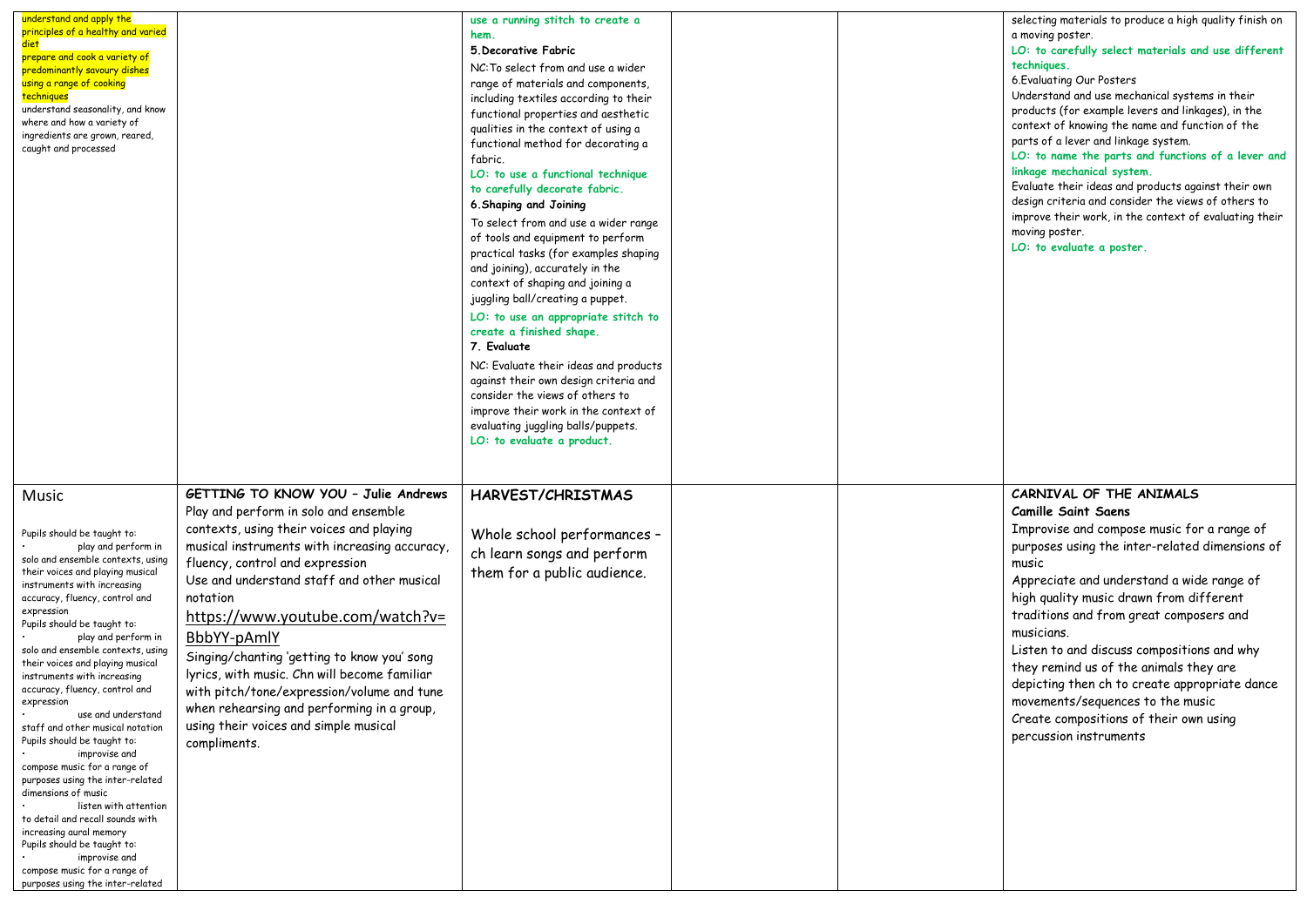| dimension of music<br>listen with attention<br>to detail and recall sounds with<br>increasing aural memory<br>use and understand<br>staff and other musical notations<br>Pupils should be taught to:<br>appreciate and<br>understand a wide range of high<br>quality music drawn from<br>different traditions and from<br>great composers and musicians                                                                                                                                                                                                                                                                                                                                                                                                                            |                                                                                                                                                                                                                                                                                                                                                                                                                                                                                                                                                                                                                                                                        |                                                                                                                                                                                                                                                                                                                                                              |                                                                                                                                                                                                                                                                                                                                                                                                                                     |                                                                                                                                                                                                                                                                                                                                                                                                                                                                                                                                               |                                                                                                                                                                                                                                                                                                                                                                                                                                                                                                                                                                                                                                                                                                                            |                                                                                                                                                                                                                                                                                                                                                                                                                                                                                                                                                                                                                                                                                                                                                                                          |
|------------------------------------------------------------------------------------------------------------------------------------------------------------------------------------------------------------------------------------------------------------------------------------------------------------------------------------------------------------------------------------------------------------------------------------------------------------------------------------------------------------------------------------------------------------------------------------------------------------------------------------------------------------------------------------------------------------------------------------------------------------------------------------|------------------------------------------------------------------------------------------------------------------------------------------------------------------------------------------------------------------------------------------------------------------------------------------------------------------------------------------------------------------------------------------------------------------------------------------------------------------------------------------------------------------------------------------------------------------------------------------------------------------------------------------------------------------------|--------------------------------------------------------------------------------------------------------------------------------------------------------------------------------------------------------------------------------------------------------------------------------------------------------------------------------------------------------------|-------------------------------------------------------------------------------------------------------------------------------------------------------------------------------------------------------------------------------------------------------------------------------------------------------------------------------------------------------------------------------------------------------------------------------------|-----------------------------------------------------------------------------------------------------------------------------------------------------------------------------------------------------------------------------------------------------------------------------------------------------------------------------------------------------------------------------------------------------------------------------------------------------------------------------------------------------------------------------------------------|----------------------------------------------------------------------------------------------------------------------------------------------------------------------------------------------------------------------------------------------------------------------------------------------------------------------------------------------------------------------------------------------------------------------------------------------------------------------------------------------------------------------------------------------------------------------------------------------------------------------------------------------------------------------------------------------------------------------------|------------------------------------------------------------------------------------------------------------------------------------------------------------------------------------------------------------------------------------------------------------------------------------------------------------------------------------------------------------------------------------------------------------------------------------------------------------------------------------------------------------------------------------------------------------------------------------------------------------------------------------------------------------------------------------------------------------------------------------------------------------------------------------------|
| PE<br>Pupils should be taught to:<br>use running, jumping,<br>throwing and catching in isolation<br>and in combination<br>play competitive<br>games, modified where<br>appropriate [for example,<br>badminton, basketball, cricket,<br>football, hockey, netball,<br>rounders and tennis], and apply<br>basic principles suitable for<br>attacking and defending<br>develop flexibility,<br>strength, technique, control and<br>balance [for example, through<br>athletics and gymnastics]<br>perform dances<br>using a range of movement<br>patterns<br>take part in outdoor<br>and adventurous activity<br>challenges both individually and<br>within a team<br>compare their<br>performance with previous ones<br>and demonstrate improvement to<br>achieve their personal best | Year 3/4<br>1 Skip2bfit sessions<br>Los to improve hand to foot coordination,<br>balance, strength, fitness and timing<br>1 20 minute laps<br>LO: to build stamina, to improve fitness, to<br>develop a growth mind-set<br>2 Skip2bfit sessions<br>Los to improve hand to foot coordination,<br>balance, strength, fitness and timing<br>6 Invasion games<br>LOS: to work well in a team cooperatively<br>To apply basics attacking and defensive<br>tactics<br>To practise invasion game skills in isolation<br>To work well cooperatively<br>To learn and follow simple rules<br>To start to use basic skills in recognised<br>games i.e football, rugby, basketball | Year 3 and 4<br>1 Skip2bfit sessions<br>Los to improve hand to foot<br>coordination, balance, strength,<br>fitness and timing<br>6 weeks gymnastics<br><b>LOS</b><br>Perform a gymnastic sequence<br>with a partner using different<br>speeds and 3 balances and<br>different ways of travelling<br>Balance on different points<br>Complete partner balances | Year $\frac{3}{4}$<br>1 Skip2bfit sessions<br>Los to improve hand to<br>foot coordination,<br>balance, strength,<br>fitness and timing<br>5 weeks indoor<br>bowls/botcha<br>Los: to develop and<br>effective rolling<br>technique<br>To improve accuracy<br>To begin to think about<br>decisions (i.e. not<br>knocking away your own<br>qood shot)<br>To work cooperatively in<br>a team<br>To follow the rules of a<br>simple game | Year $\frac{3}{4}$<br>1 Skip2bfit sessions<br>Los to improve hand to<br>foot coordination,<br>balance, strength,<br>fitness and timing<br>5 weeks Hockey<br>Los: to develop stick eye<br>coordination<br>To be able to send a ball<br>a short distance<br>accurately<br>To understand safety<br>rules when playing with a<br>hockey stick<br>To apply basic defensive<br>and attacking strategies<br>in one on one and small<br>sided games.<br>To observe and notice<br>good play i.e. who has<br>scored a goal, done some<br>good dribbling | Year $\frac{3}{4}$<br>1 20 minute lap<br>LO: to build stamina,<br>to improve fitness, to<br>develop a growth<br>mind-set<br>5 cricket<br>Los: to be able to<br>bowl underarm in a<br>straight line, to begin<br>to develop an overarm<br>bowling action, to be<br>able to stop a rolling<br>ball quickly, to be able<br>to play a defensive<br>and an offensive<br>swing, to develop bat<br>eye coordination to be<br>able to strike a slow<br>moving ball, to<br>understand basic<br>fielding strategies<br>(get it back to the<br>bowler or the wicket<br>keeper), to be able to<br>catch a dropping ball<br>with confidence, to<br>have the confidence<br>to attempt reaction<br>catches with balls at<br>higher speed. | Year $\frac{3}{4}$<br>7 weeks athletics<br>LOS: to learn running<br>technique (running on<br>balls of feet, taking<br>long strides, use<br>arms, kicking legs up<br>to bottom), to<br>perform different<br>types of jump (1 to 1,<br>1 to 2, 2 to 1, 2, 2, one<br>to the other, both<br>ways), to choose the<br>best type of jump to<br>achieve a challenge,<br>to begin to use an<br>overarm throwing<br>action to throw a<br>javelin (side on , left<br>arm up, javelin<br>pointing up, twist<br>body with throw, lean<br>backwards), to be<br>able to throw a<br>Frisbee (flick of<br>wrist, bent elbow,<br>shoulder back, body<br>side on, twist upper<br>body), to be able run<br>at different speeds<br>for different<br>distances, to be able<br>to run solidly for 2<br>minutes. |